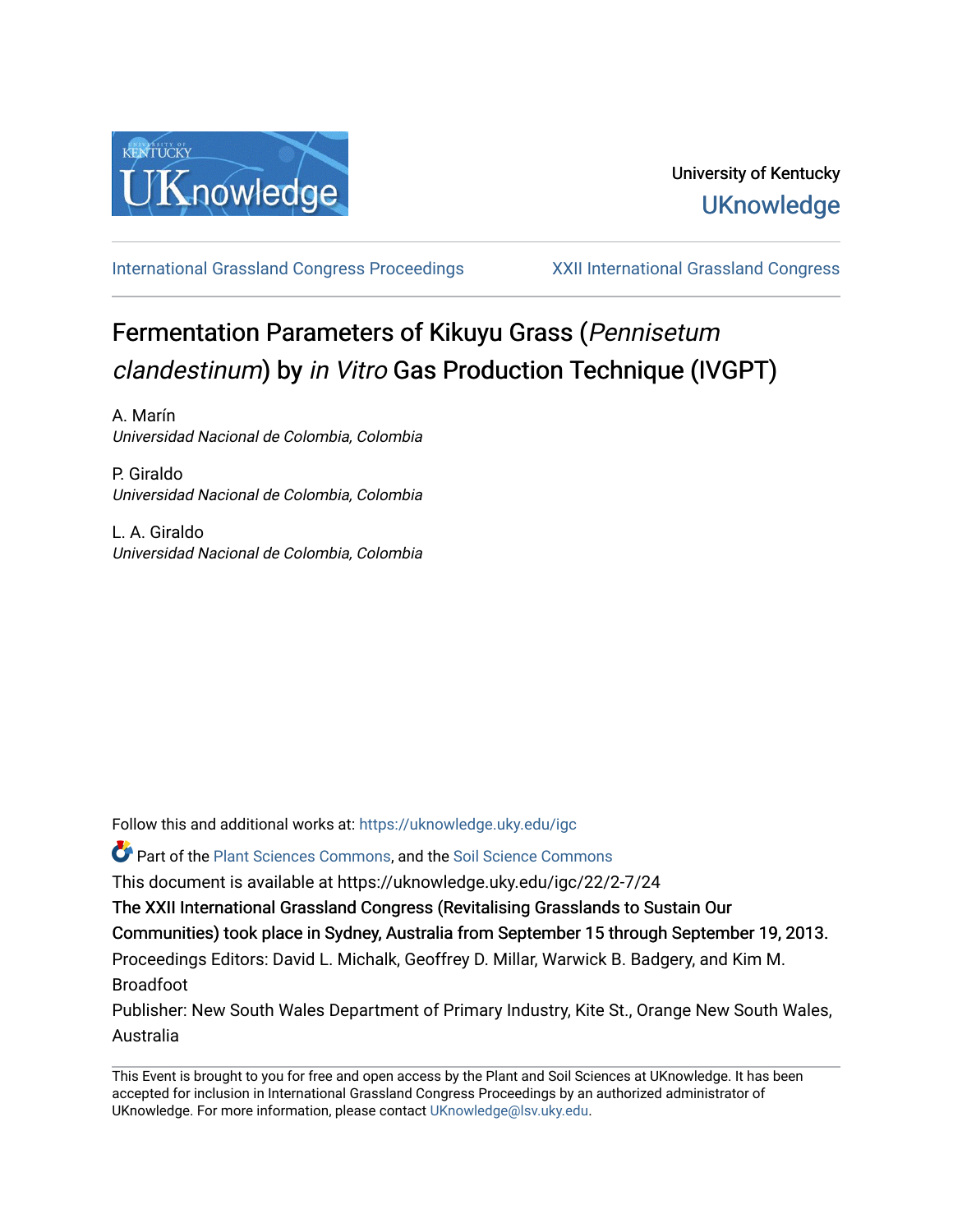## Fermentation parameters of kikuyu grass (*Pennisetum clandestinum*) by *in vitro* gas production technique (IVGPT)

### *A Marín, P Giraldoand LA Giraldo*

Universidad Nacional de Colombia, Bogotá, Cundinamarca 111321, Colombia, www.unal.edu.co Contact email: amaring@unal.edu.co

**Keywords:** Kikuyu grass, fermentation, methane, *in vitro*, Colombia.

#### **Introduction**

Methane (CH4) is a byproduct of ruminal fermentation whose production is directly related to forage quality, which in turn is affected by a myriad of environmental factors. In general the quality of pastures in the tropics range from medium to poor due to a high content of lignocellulosic material of low digestibility and a low content of other components, such as soluble carbohydrates and protein [\(Correa](#page-2-0) *et al*, 2008). CH4 produced by enteric fermentation from cattle rumen represents a major source of greenhouse gases (GHG). By measuring these emissions the impact of dairy production systems on the climate change can be determine.

In Colombia and in specifically in the Department of Antioquia, dairy herds are characterized by using diets based on kikuyu grass (*Pennisetum clandestinum*) supplemented with concentrates. Once in the rumen the forage /concentrate combination are used as substrate for ruminal fermentation to generate usable energy but also unusable one represented by methane production. The energy losses due to diets based on kikuyu are unknown. Thus, the measurement of its fermentation products has become an important necessity in order to achieve greater efficiencyin the livestock production systems which are also environmentally friendly and economically competitive. Despite some important progressin Colombia, the potential impact of livestock on global warming is still unknown so that measuring of CH4 emissions is a crucial imperative. In the dairy zone located in the northern part of Antioquia, where daily two millions liters of milk are produced, there are around 185,000 ha in kikuyu pasture. The overall objective of this research was to measure the parameters of fermentation and CH4 production of kikuyu pastures from dairy systems of Antioquia, using the *in vitro* gas production technique (IVGPT).

#### **Methods**

Based on a country wide inventory of the numbers of dairy

cattle and volumes of milk produced, five regions of Antioquia, Colombia (South America) were selected for the study, and within each region four farms were chosen as the data collection sites. In total, 20 samples of kikuyu grass were taken. Chemical composition for each sample was determined: matter dry (% DM) organic matter (% OM), crude protein (% CP), neutral detergent fiber (% NDF), acid detergent fibre (% ADF), lignin percentage, ash percentage, and ether extract (% EE) (Table 1).

Incubations *in vitro* were performed (IVGPT) for 24 hours from samples of 0.5 g of dry kikuyu grass and ruminal fluid collected from four cannulated Holstein cows. During the incubation, the supply of  $CO<sub>2</sub>$  was permanent and temperate maintained at a constant 39°C. The products of the *in vitro* fermentation measured included: gas production (mL); dry matter degradation (% DMD); pH units; ammonia nitrogen (NH3-N); volatile fatty acids concentration (VFA); and CH<sub>4</sub> production expressed as mL/g of incubated dry matter (DMi) or digested dry matter (DMd).

For purposes of statistical analysis a randomized block design (RBD) was performed; and means were compared by Tukey test with significance level of 5%. GLM procedure of SAS statistical program was used.

#### **Results and Conclusions**

The mean values of the IVGPT products such as accumulated gas, dry matter digestibility, pH, ammonia nitrogen, and volatile fatty acids profile (Table 2) are comparable to those reported for kikuyu grass in Colombia (Correa *et al.* 2008) and in others countries (Tavendale *et al*. 2005). However, the acetic:propionic acids ratio was lower than those reported by Tahmasbi *et al.* (2005). The main differences were found in region 2 in relation to the other regions (*P* <0.05). Region 2 recorded the poorest quality of grass perhaps due to deficiencies in pasture management. As a consequence of these differences, the results of CH4 production in these were also the highest  $(P<0.05)$ . It is

**Table 1. Chemical composition expressed as dry matter percentage of kikuyu grass (***Pennisetum clandestinum***) from five regions of Antioquia-Colombia (South America).** 

|      | % Ashes | % OM  | %NDF  | %ADF  | % Lignin | $%$ CP | %EE  |
|------|---------|-------|-------|-------|----------|--------|------|
| Mean | 9.85    | 90.15 | 62.47 | 27.31 | 2.86     | 19'31  | 3.14 |
| min  | 8.31    | 88.00 | 53.87 | 23.28 | 1.66     | 9.95   | 2.20 |
| max  | 2.00    | 91.69 | 70.49 | 32.13 | 4.94     | 24.23  | 4.21 |

Dry matter (%DM), Organic matter (% OM), Crude protein (%PC), Neutral detergent fiber (%NDF), Acid detergent fibre (%ADF), Ether extract  $(\%EE)$ . n=20.